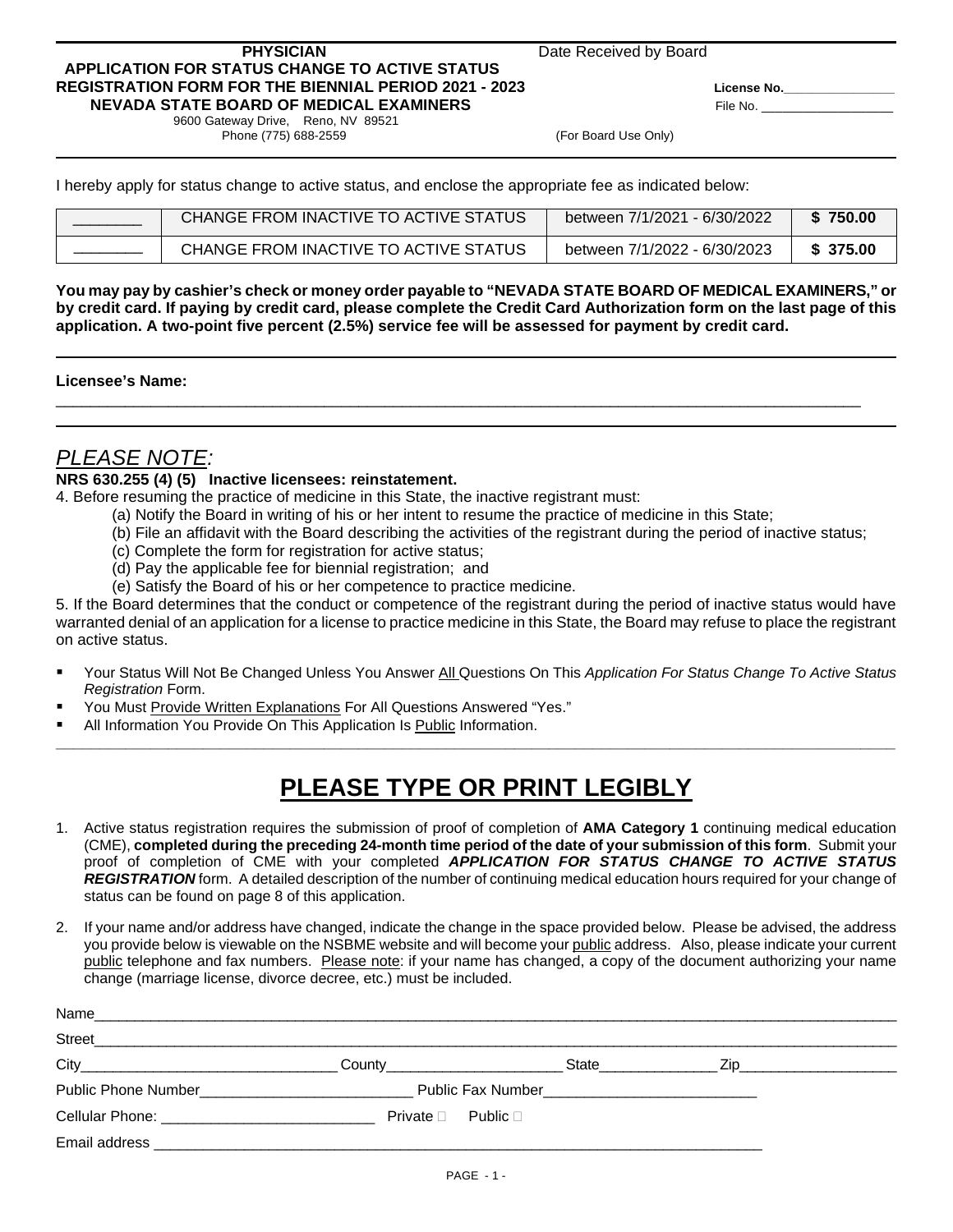3. **IF YOU HAVE RETIRED OR MOVED YOUR PRACTICE,** indicate the location of patient records below:

|                                                                                                                                                                                                                                     | Name_                                                                                                                                                                                                                                                                                                                                                                                                                                                                                                                                                                                                                                                                                                                                                                                                                                                                                                                                                                                                     |                                  |                                                                                                                                                                                                                                                                                                                                                                                                                                                                                                                                                                                                                                                                                                                                                                                                                                                                                                                                                                                                                                        |                          |                                                                                                                                                                                                                                                                                                                                                                                                                                                                                                                                                                                                                                                                                                                                                                                                                                                                                                                                                                                                                  |
|-------------------------------------------------------------------------------------------------------------------------------------------------------------------------------------------------------------------------------------|-----------------------------------------------------------------------------------------------------------------------------------------------------------------------------------------------------------------------------------------------------------------------------------------------------------------------------------------------------------------------------------------------------------------------------------------------------------------------------------------------------------------------------------------------------------------------------------------------------------------------------------------------------------------------------------------------------------------------------------------------------------------------------------------------------------------------------------------------------------------------------------------------------------------------------------------------------------------------------------------------------------|----------------------------------|----------------------------------------------------------------------------------------------------------------------------------------------------------------------------------------------------------------------------------------------------------------------------------------------------------------------------------------------------------------------------------------------------------------------------------------------------------------------------------------------------------------------------------------------------------------------------------------------------------------------------------------------------------------------------------------------------------------------------------------------------------------------------------------------------------------------------------------------------------------------------------------------------------------------------------------------------------------------------------------------------------------------------------------|--------------------------|------------------------------------------------------------------------------------------------------------------------------------------------------------------------------------------------------------------------------------------------------------------------------------------------------------------------------------------------------------------------------------------------------------------------------------------------------------------------------------------------------------------------------------------------------------------------------------------------------------------------------------------------------------------------------------------------------------------------------------------------------------------------------------------------------------------------------------------------------------------------------------------------------------------------------------------------------------------------------------------------------------------|
| Street                                                                                                                                                                                                                              |                                                                                                                                                                                                                                                                                                                                                                                                                                                                                                                                                                                                                                                                                                                                                                                                                                                                                                                                                                                                           |                                  | <u> 1989 - Johann Stoff, die staatskriuw fan de Amerikaansk kommunister († 1908)</u>                                                                                                                                                                                                                                                                                                                                                                                                                                                                                                                                                                                                                                                                                                                                                                                                                                                                                                                                                   |                          |                                                                                                                                                                                                                                                                                                                                                                                                                                                                                                                                                                                                                                                                                                                                                                                                                                                                                                                                                                                                                  |
| $City_$                                                                                                                                                                                                                             |                                                                                                                                                                                                                                                                                                                                                                                                                                                                                                                                                                                                                                                                                                                                                                                                                                                                                                                                                                                                           |                                  |                                                                                                                                                                                                                                                                                                                                                                                                                                                                                                                                                                                                                                                                                                                                                                                                                                                                                                                                                                                                                                        |                          |                                                                                                                                                                                                                                                                                                                                                                                                                                                                                                                                                                                                                                                                                                                                                                                                                                                                                                                                                                                                                  |
|                                                                                                                                                                                                                                     |                                                                                                                                                                                                                                                                                                                                                                                                                                                                                                                                                                                                                                                                                                                                                                                                                                                                                                                                                                                                           |                                  |                                                                                                                                                                                                                                                                                                                                                                                                                                                                                                                                                                                                                                                                                                                                                                                                                                                                                                                                                                                                                                        |                          |                                                                                                                                                                                                                                                                                                                                                                                                                                                                                                                                                                                                                                                                                                                                                                                                                                                                                                                                                                                                                  |
|                                                                                                                                                                                                                                     |                                                                                                                                                                                                                                                                                                                                                                                                                                                                                                                                                                                                                                                                                                                                                                                                                                                                                                                                                                                                           |                                  |                                                                                                                                                                                                                                                                                                                                                                                                                                                                                                                                                                                                                                                                                                                                                                                                                                                                                                                                                                                                                                        |                          |                                                                                                                                                                                                                                                                                                                                                                                                                                                                                                                                                                                                                                                                                                                                                                                                                                                                                                                                                                                                                  |
|                                                                                                                                                                                                                                     |                                                                                                                                                                                                                                                                                                                                                                                                                                                                                                                                                                                                                                                                                                                                                                                                                                                                                                                                                                                                           |                                  | 4. INDICATE BELOW YOUR PRIMARY AND SECONDARY SCOPES OF PRACTICE using the following codes:                                                                                                                                                                                                                                                                                                                                                                                                                                                                                                                                                                                                                                                                                                                                                                                                                                                                                                                                             |                          |                                                                                                                                                                                                                                                                                                                                                                                                                                                                                                                                                                                                                                                                                                                                                                                                                                                                                                                                                                                                                  |
|                                                                                                                                                                                                                                     |                                                                                                                                                                                                                                                                                                                                                                                                                                                                                                                                                                                                                                                                                                                                                                                                                                                                                                                                                                                                           |                                  | <b>SCOPES OF PRACTICE CODES</b>                                                                                                                                                                                                                                                                                                                                                                                                                                                                                                                                                                                                                                                                                                                                                                                                                                                                                                                                                                                                        |                          |                                                                                                                                                                                                                                                                                                                                                                                                                                                                                                                                                                                                                                                                                                                                                                                                                                                                                                                                                                                                                  |
| 1<br>2<br>3<br>4<br>5<br>6<br>7<br>8<br>9<br>10<br>11<br>12<br>13<br>14<br>15<br>16<br>17<br>18<br>19<br>20<br>21<br>22<br>23<br>24<br>25<br>26<br>27<br>28<br>29<br>30<br>31<br>32<br>33<br>34<br>35<br>36<br>37<br>38<br>39<br>40 | ADDICTION MEDICINE<br>ADOLESCENT MEDICINE<br>AEROSPACE MEDICINE<br>ALLERGY<br>ALLERGY/IMMUNOLOGY<br>AMBULATORY MEDICINE<br>ANESTHESIOLOGY<br><b>BLOODBANKING</b><br>BRONCO-ESOPHAGOLOGY<br>CARDIOVASCULAR DISEASES<br>CATSCAN/ULTRASOUND<br>CATSCAN/ULTRASOUND<br>CHILD NEUROLOGY<br>CHILD PSYCHIATRY<br>CLINICAL PHARMACOLOGY<br><b>CRITICAL CARE</b><br><b>DERMATOLOGY</b><br>DERMATOPATHOLOGY<br><b>EMERGENCY MEDICINE</b><br><b>ENDOCRINOLOGY</b><br><b>FAMILY PRACTICE</b><br>GASTROENTEROLOGY<br><b>GENERAL PRACTICE</b><br><b>GERIATRIC PSYCHIATRY</b><br><b>GERIATRICS</b><br><b>CARDIOVASCULAR</b><br><b>GYNECOLOGY</b><br>HAIR TRANSPLANTATION<br><b>HEMATOLOGY</b><br><b>HOMEOPATHY</b><br><b>HYPNOSIS</b><br><b>IMMUNOLOGY</b><br><b>INFECTIOUS DISEASES</b><br><b>INFERTILITY</b><br><b>INTERNAL MEDICINE</b><br>LARYNGOLOGY<br><b>LEGAL MEDICINE</b><br>MATERNAL/FETAL MEDICINE<br><b>MEDICAL ACUPUNCTURE</b><br><b>MEDICAL ETHICS</b><br><b>MEDICAL GENETICS</b><br>NEO/PERINATAL MEDICINE | 75<br>76<br>77<br>78<br>79<br>80 | 41 NEOPLASTIC DISEASES<br>42 NEPHROLOGY<br>43 NEUROLOGY<br>44 NEURO-OPHTHALMOLOGY<br>45 NEUROPATHOLOGY<br>46 NEURORADIOLOGY<br>47 NON-CONVENTIONAL MEDICINE<br>48 NUCLEAR MEDICINE<br>49 NUTRITION<br>50 OBSTETRICS<br>51 OBSTETRICS/GYNECOLOGY<br>52 OCCUPATIONAL MEDICINE<br>53 ONCOLOGY<br>54 ONCOLOGY, GYNECOLOGICAL<br>55 ONCOLOGY, HEMATOLOGY<br>56 ONCOLOGY, RADIATION<br>57 ONCOLOGY, SURGICAL<br>58 OPHTHALMOLOGY<br>59 OTOLARYNGOLOGY<br>60 OTOLOGY<br>61 PAIN MANAGEMENT<br>62 PATHOLOGY<br>63 PATHOLOGY, ANATOMIC<br>64 PATHOLOGY, CLINICAL<br>65 PATHOLOGY, FORENSIC<br>66 PEDIATRIC, ALLERGY<br>67 PEDIATRIC, CARDIOLOGY<br>68 PEDIATRIC, CRITICAL CARE<br>69 PEDIATRIC, EMERGENCY MEDICINE<br>70 PEDIATRIC, ENDOCRINOLOGY<br>71 PEDIATRIC, GASTROENTEROLOGY<br>72 PEDIATRIC, HEMATOLOGY/ONCOLOGY<br>73 PEDIATRIC, INFECTIOUS DISEASES<br>74 PEDIATRIC, INTENSIVIST<br>PEDIATRIC, NEPHROLOGY<br>PEDIATRIC, NEUROLOGY<br>PEDIATRIC, OPHTHALMOLOGY<br>PEDIATRIC, PHYSIATRY<br>PEDIATRIC, PULMONARY<br>PEDIATRIC, RADIOLOGY | 117<br>118<br>119<br>120 | 81 PEDIATRIC, RHEUMATOLOGY<br>82 PEDIATRIC, SURGERY<br>83 PEDIATRIC, UROLOGY<br>84 PEDIATRICS<br>85 PHYSICAL MEDICINE/REHABILITATION<br>86 PREVENTIVE MEDICINE<br>87 PSYCHIATRY<br>88 PSYCHOANALYSIS<br>89 PUBLIC HEALTH<br>90 PSYCHOMATIC MEDICINE<br>91 PULMONARY DISEASES<br>92 RADIOLOGY<br>93 RADIOLOGY, DIAGNOSTIC<br>94 RADIOLOGY, INTERVENTIONAL<br>95 RADIOLOGY, NUCLEAR<br>96 RADIOLOGY, THERAPEUTIC<br>97 RADIOLOGY, VASCULAR<br>98 RHEUMATOLOGY<br>99 RHINOLOGY<br>100 SLEEP DISORDERS<br>101 SPORTS MEDICINE<br>102 SURGERY, ABDOMINAL<br>103 SURGERY, CARDIOTHORACIC<br>104<br>SURGERY,<br>105 SURGERY, COLON/RECTAL<br>106 SURGERY, GENERAL<br>107 SURGERY, HAND<br>108 SURGERY, HEAD/NECK<br>109 SURGERY, MAXILLOFACIAL<br>110 SURGERY, NEUROLOGICAL<br>111 SURGERY, ORTHOPEDIC<br>112 SURGERY, PLASTIC<br>113 SURGERY, THORACIC<br>114 SURGERY, TRANSPLANT<br>115 SURGERY, TRAUMATIC<br>116 SURGERY, UROLOGIC<br>SURGERY, VASCULAR<br><b>TOXICOLOGY</b><br><b>URGENT CARE</b><br><b>UROLOGY</b> |
|                                                                                                                                                                                                                                     |                                                                                                                                                                                                                                                                                                                                                                                                                                                                                                                                                                                                                                                                                                                                                                                                                                                                                                                                                                                                           |                                  |                                                                                                                                                                                                                                                                                                                                                                                                                                                                                                                                                                                                                                                                                                                                                                                                                                                                                                                                                                                                                                        |                          |                                                                                                                                                                                                                                                                                                                                                                                                                                                                                                                                                                                                                                                                                                                                                                                                                                                                                                                                                                                                                  |
|                                                                                                                                                                                                                                     |                                                                                                                                                                                                                                                                                                                                                                                                                                                                                                                                                                                                                                                                                                                                                                                                                                                                                                                                                                                                           | <b>Code</b>                      |                                                                                                                                                                                                                                                                                                                                                                                                                                                                                                                                                                                                                                                                                                                                                                                                                                                                                                                                                                                                                                        |                          | <b>Code</b>                                                                                                                                                                                                                                                                                                                                                                                                                                                                                                                                                                                                                                                                                                                                                                                                                                                                                                                                                                                                      |

Primary Scope of Practice **\_\_\_\_\_\_\_\_\_\_\_\_\_** Secondary Scope of Practice **\_\_\_\_\_\_\_\_\_** 

#### Other States of Current or Previous Licensure:

List state licenses YOU HOLD OR HAVE HELD to practice medicine in any state, territory or country with the exception of training licenses. (Current direct source verification of these licenses must be received by the Board prior to any status change.)

| State/Territory/Country | License # | Date of Issuance | Dates of Practice<br>From (Mo./Yr.) To (Mo./Yr.) |
|-------------------------|-----------|------------------|--------------------------------------------------|
|                         |           |                  |                                                  |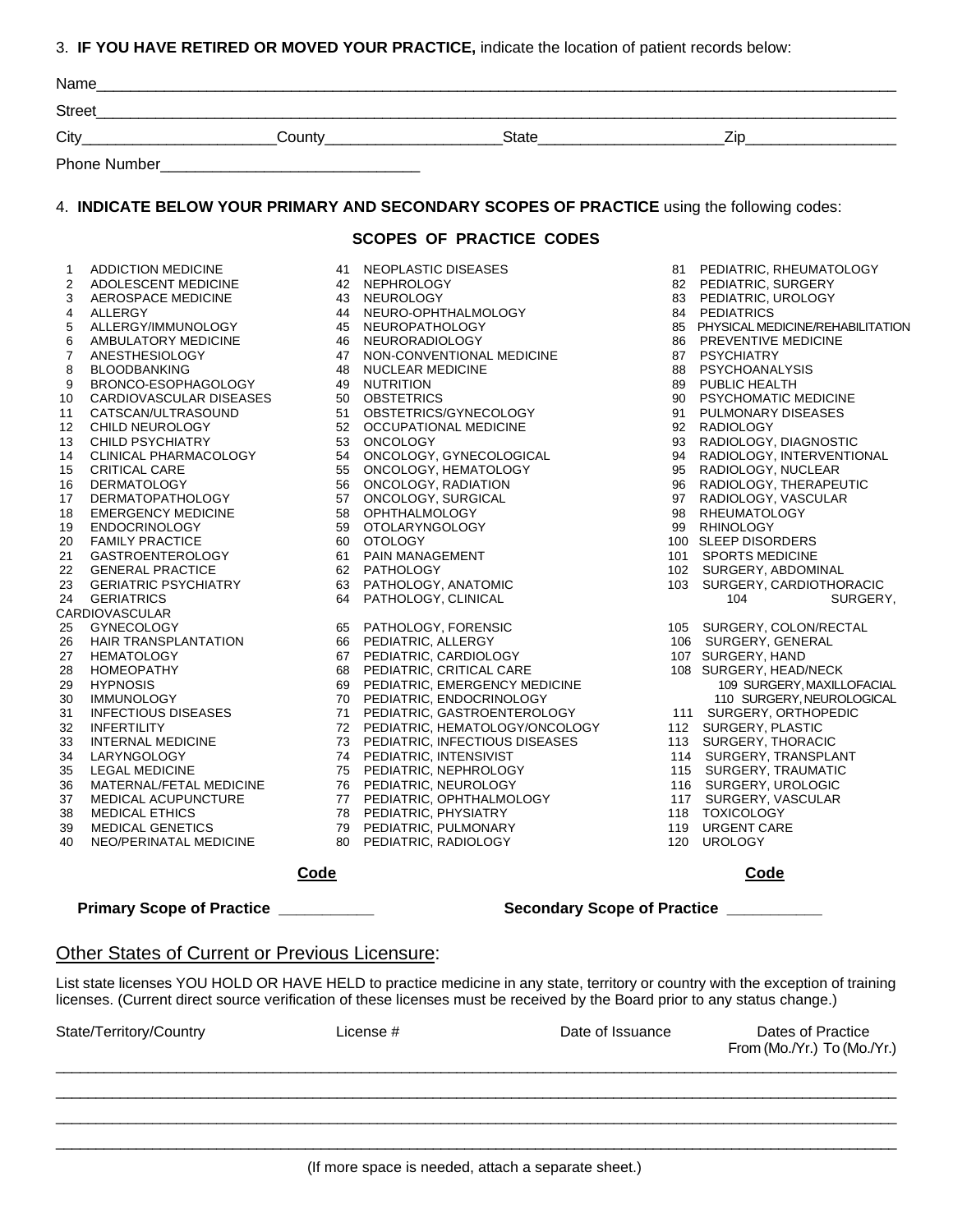## Questions:

## **All of the following questions refer to the time period since your last renewal**

#### **In the event that your status was not changed to Inactive during a renewal, all questions refer to the time period within the last 24 months prior to your submission of this form.**

For the purposes of the following questions, these phrases or words have these meanings:

**"Ability to practice medicine"** is to be construed to include all of the following:

1. The cognitive capacity to make appropriate clinical diagnoses and exercise reasoned medical judgments and to learn and keep abreast of medical developments;

2. The ability to communicate those judgments and medical information to patients and other health care providers, with or without the use of aids or devices, such as voice amplifiers; and

3. The physical capability to perform medical tasks such as physician examination and surgical procedures, with or without the use of aids or devices, such as corrective lenses or hearing aids.

**"Medical condition"** includes physiological, mental or psychological condition or disorder.

**"Chemical substances"** is to be construed to include alcohol, drugs or medications, including those taken pursuant to a valid prescription for legitimate medical purposes and in accordance with the prescriber's direction.

### **For all "yes" responses to the following questions, you must submit your written explanation(s) on a separate sheet attached to your completed** *Application for Status Change to Active Status Registration* **form.**

| 1. Do you currently have a medical condition which in any way impairs or limits your ability to practice medicine with reasonable skill<br>and safety?                                                                                                                              |                                   | a a Mondon Mondo Mondo Mondo Mondo Mondo Mondo Mondo Mondo Mondo Mondo Mondo Mondo Mondo Mondo Mondo Mondo Mon<br>Mondo Mondo Mondo Mondo Mondo Mondo Mondo Mondo Mondo Mondo Mondo Mondo Mondo Mondo Mondo Mondo Mondo Mondo Mo<br> |     |
|-------------------------------------------------------------------------------------------------------------------------------------------------------------------------------------------------------------------------------------------------------------------------------------|-----------------------------------|--------------------------------------------------------------------------------------------------------------------------------------------------------------------------------------------------------------------------------------|-----|
| 2. If you currently have a medical condition which in any way impairs or limits your ability to practice medicine, is that impairment or<br>limitation reduced or ameliorated because of the field of practice, the setting, the manner in which you have chosen to practice, or by |                                   |                                                                                                                                                                                                                                      |     |
| any other reasonable accommodation?                                                                                                                                                                                                                                                 | <b>Example 19 Yes No. No. N/A</b> |                                                                                                                                                                                                                                      |     |
| 3. If you currently use chemical substances, does your use in any way impair or limit your ability to practice medicine with reasonable                                                                                                                                             |                                   |                                                                                                                                                                                                                                      |     |
| skill and safety?                                                                                                                                                                                                                                                                   |                                   | Yes No                                                                                                                                                                                                                               | N/A |

| 4. Have you failed to initiate the performance of public service within one year after the date the public service is required to begin to |      |     |
|--------------------------------------------------------------------------------------------------------------------------------------------|------|-----|
| satisfy a requirement of your receiving a loan or scholarship from the federal government or a state or local government for your          |      |     |
| medical education?                                                                                                                         | Yes. | No. |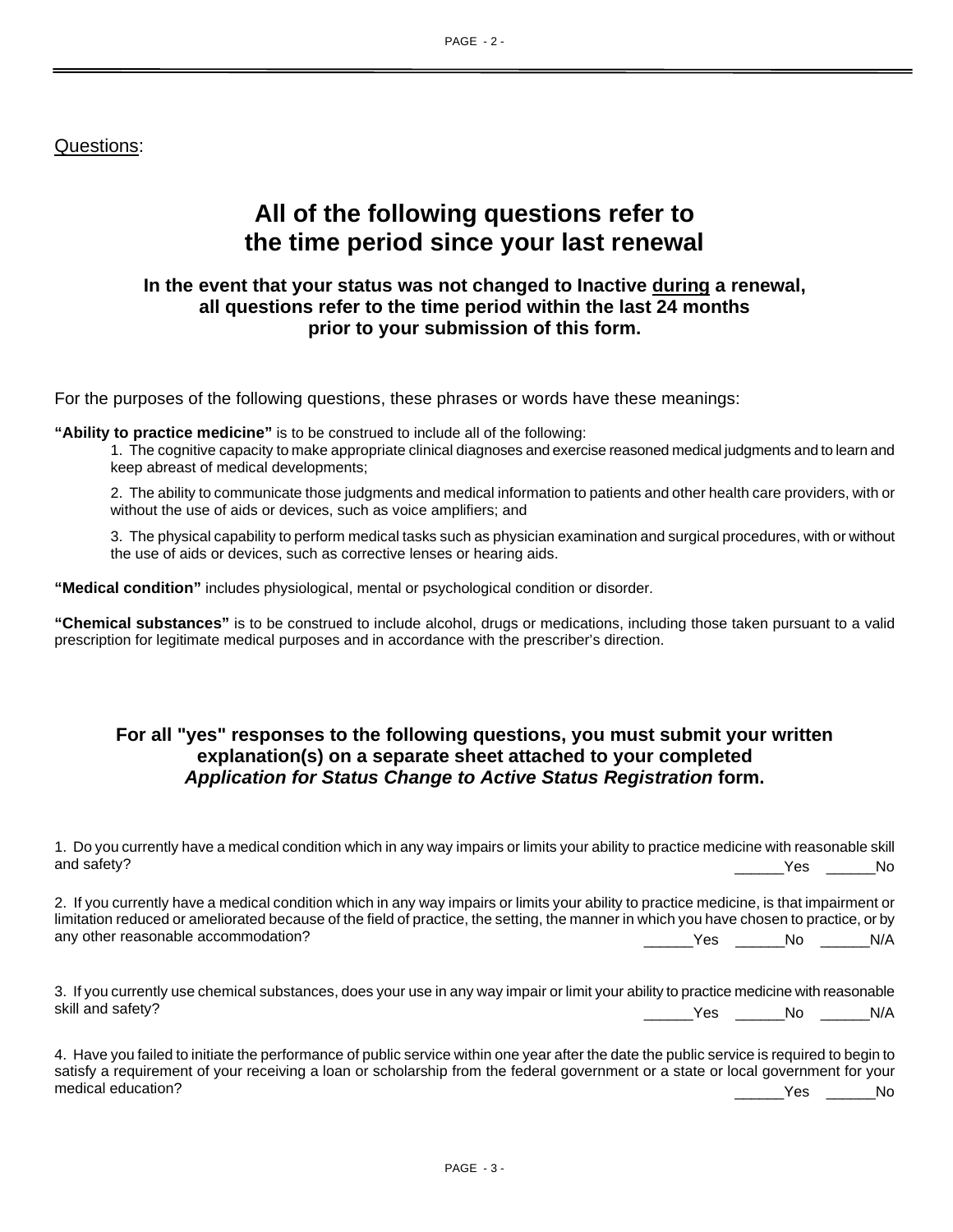#### Questions (continued): **The following questions refer to the time period since your last renewal OR within the last 24 months prior to your submission of this form.**

#### Malpractice Questions:

| 5. Have you been named as a defendant, or been requested to respond as a defendant, to a legal action involving professional |                |
|------------------------------------------------------------------------------------------------------------------------------|----------------|
| liability, or malpractice, including any military tort claims if applicable?                                                 | a a Mesa di No |

6. Have you had a professional liability, malpractice, claim paid on your behalf, or paid such a claim yourself including any military tort claims if applicable? \_\_\_\_\_\_Yes \_\_\_\_\_\_No

Malpractice Explanation(s):<br>List of all claims or suits for medical malpractice made against you. A claim is any formal or informal demand for payment to any person or organization. If have not answered "yes" to questions #5 and/or #6 and do not have any such claims or suits, this section will be left blank. If you have more than 1 claim, make a copy or copies of this page and submit all explanations with your application for licensure.

Name of patient involved:

In which state did the action take place?

Case number (if applicable):

| Which court?                                                |  |
|-------------------------------------------------------------|--|
| (If settled before initiation of civil action, state here.) |  |

Current status of claim:

| Open                                         | Closed (settled or judgment) | Dismissed (no money paid out) | Other |
|----------------------------------------------|------------------------------|-------------------------------|-------|
| Date claim was closed/settled or dismissed:  |                              | Month/Year                    |       |
| Amount of judgment or settlement \$          |                              |                               |       |
| Month and year of event precipitating claim: |                              |                               |       |
| Month and year of lawsuit:                   |                              |                               |       |
| Insurance carrier at time:                   |                              |                               |       |
| What is/was your status?                     | Primary defendant            | Co-defendant                  | Other |
|                                              |                              |                               |       |

Please provide specifics in reference to the adverse event including the allegations and your role in the event: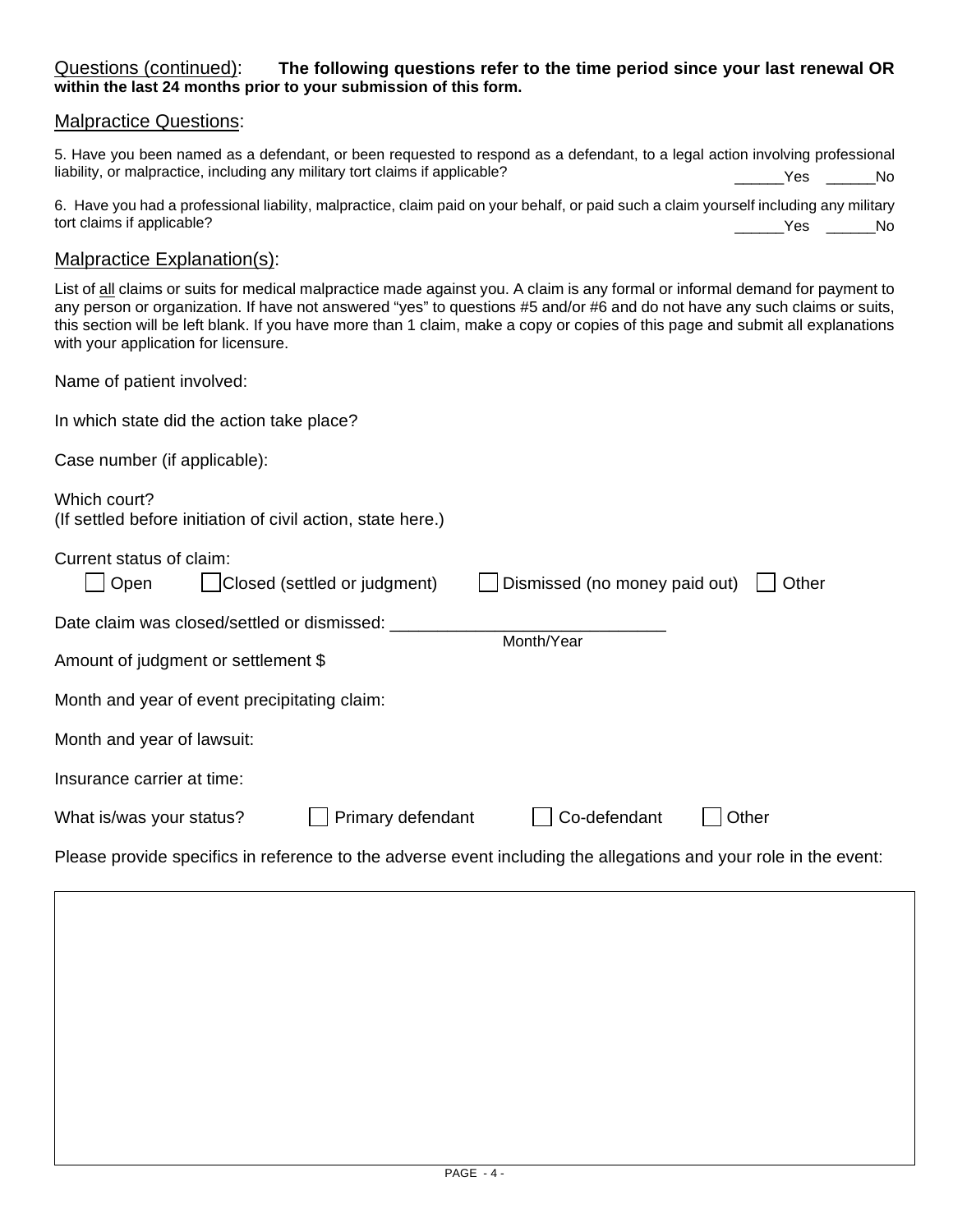#### Questions (continued): **The following questions refer to the time period since your last renewal OR within the last 24 months prior to your submission of this form.**

7. Have you ever been arrested, investigated for, charged with, convicted of, or pled guilty or nolo contendere to any offense or violation of any federal (including the Uniform Code of Military Justice), state or local law, or the laws of any foreign country, which is a misdemeanor, gross misdemeanor, felony, violation of the Uniform Code of Military Justice, or synonymous thereto in a foreign jurisdiction, excluding any minor traffic offense (driving or being in control of a motor vehicle while under the influence of a chemical substance, including alcohol, is not considered a minor traffic offense), or for any offense which is related to the manufacture, distribution, prescribing, or dispensing of controlled substances? \*Please note that you MUST disclose ANY investigation or arrest, including those where the final disposition was dismissal, or expungement. (If "Yes," attach explanation on separate sheet.)

Yes No

8. Have you ever been denied a license, permission to practice medicine or any other healing art, or permission to take an examination to practice medicine or any other healing art in any state, country or U.S. territory? \_\_\_\_\_\_Yes \_\_\_\_\_\_No

9. Have you ever had a medical license or license to practice any other healing art revoked, suspended, limited, or restricted in any state, country or U.S. territory? \_\_\_\_\_\_Yes \_\_\_\_\_\_No

10. Have you ever voluntarily surrendered a license to practice medicine or any other healing art in any state, country or U.S. territory? \_\_\_\_\_\_Yes \_\_\_\_\_\_No

11. Have you ever been denied membership, been asked to resign or expelled from a medical society or other professional medical organization? \_\_\_\_\_\_Yes \_\_\_\_\_\_No

12. Have you ever been: a) asked to respond to an investigation; b) notified that you were under investigation for; c) investigated for; d) charged with; or e) convicted of any violation of a statute, rule or regulation governing your practice as a physician by any medical licensing board, hospital, medical society, governmental entity or agency other than the Nevada State Board of Medical Examiners? \_\_\_\_\_\_Yes \_\_\_\_\_\_No

13. Have you ever surrendered your state or federal controlled substance registration or had it revoked or restricted in any way? \_\_\_\_\_\_Yes \_\_\_\_\_\_No

14. List all hospitals where you have had staff privileges denied, suspended, limited, revoked or not renewed by the hospital. List any (all) resignations from any medical staff in lieu of disciplinary or administrative action. (Please Note: Do not include suspensions or restrictions for failure to complete hospital medical records, attend hospital department or staff meetings, or maintain required malpractice insurance).

| Hospital | Mailing | Type of | Dates of Action             |
|----------|---------|---------|-----------------------------|
|          | Address | Action  | From (Mo./Yr.) To (Mo./Yr.) |
|          |         |         |                             |

\_\_\_\_\_\_\_\_\_\_\_\_\_\_\_\_\_\_\_\_\_\_\_\_\_\_\_\_\_\_\_\_\_\_\_\_\_\_\_\_\_\_\_\_\_\_\_\_\_\_\_\_\_\_\_\_\_\_\_\_\_\_\_\_\_\_\_\_\_\_\_\_\_\_\_\_\_\_\_\_\_\_\_\_\_\_\_\_\_\_\_\_\_\_\_\_\_\_\_\_\_\_\_\_\_\_ (If more space is needed, attach a separate sheet.)

#### Attestations/Affirmations:

#### **CHILD SUPPORT STATEMENT**

I UNDERSTAND THAT THIS *APPLICATION FOR STATUS CHANGE TO ACTIVE STATUS REGISTRATION* WILL BE DENIED IF I HAVE NOT PLACED A CHECK MARK NEXT TO (a), (b), OR (c) UNDER THE CHILD SUPPORT STATEMENT SECTION.

#### **Please place a check mark next to one of the following statements:**

(a) I am not subject to a court order for the support of a child;

\_\_\_\_\_\_ (b) I am subject to a court order for the support of one or more children and am in compliance with the order or am in compliance with a plan approved by the district attorney or other public agency enforcing the order for the repayment of the amount owed pursuant to the order; **OR**

\_\_\_\_\_\_ (c) I am subject to a court order for the support of one or more children and am NOT in compliance with the order or a plan approved by the district attorney or other public agency enforcing the order for the repayment of the amount owed pursuant to the order.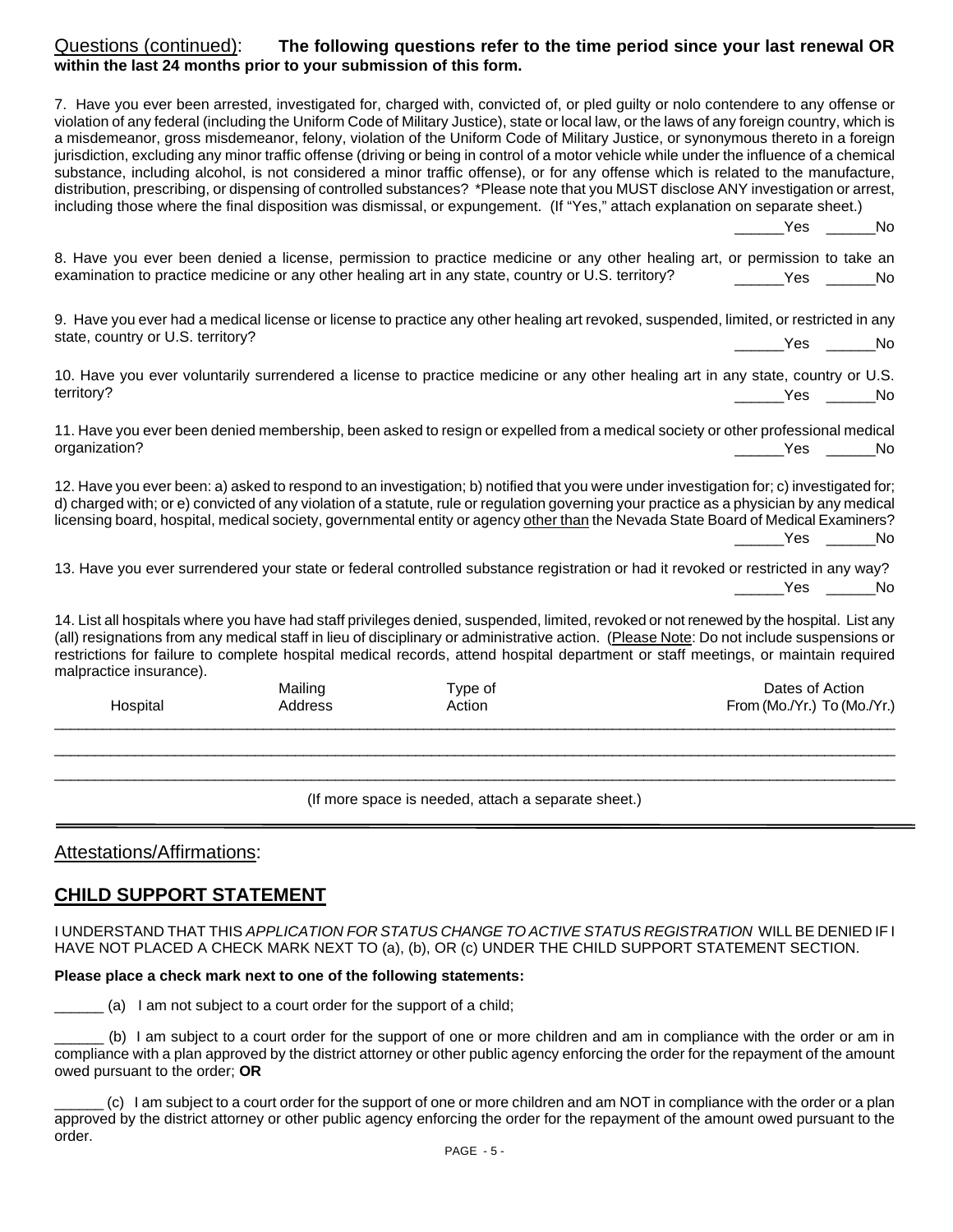#### **ATTESTATION REGARDING THE REPORTING OF THE ABUSE OR NEGLECT OF A CHILD**

I attest and affirm that I am aware of and understand the reporting requirements found in Nevada Revised Statute 432B.220 regarding the abuse or neglect of a child. **\_\_\_\_\_\_Yes \_\_\_\_\_\_No**

#### **[www.leg.state.nv.us/NRS/NRS-432B.html#NRS432BSec220](http://www.leg.state.nv.us/NRS/NRS-432B.html#NRS432BSec220)**

#### **SAFE INJECTION PRACTICE ATTESTATION**

#### **ATTESTATION TO KNOWLEDGE OF AND COMPLIANCE WITH THE GUIDELINES OF THE CENTERS FOR DISEASE CONTROL AND PREVENTION FOR APPLICANT PHYSICIANS**

I hereby attest to knowledge of and compliance with the guidelines of the Centers for Disease Control and Prevention concerning the prevention of transmission of infectious agents through safe and appropriate injection practices. I also attest that any person who is currently, or will be under my control as their supervising physician in the future, and who is not licensed pursuant to Chapter 630 of the Nevada Revised Statutes and whose duties involve injection practices, has knowledge of and is in compliance with the guidelines of the Centers for Disease Control and Prevention concerning the prevention of transmission of infectious agents through safe and appropriate injection practices. **\_\_\_\_\_\_Yes \_\_\_\_\_\_No**

**[http://www.cdc.gov/injectionsafety/IP07\\_standardPrecaution.html](http://www.cdc.gov/injectionsafety/IP07_standardPrecaution.html)**

### **MILITARY SERVICE ATTESTATION**

| 1-Have you ever served in the United States Military (to include National Guard or Reserves)?<br>If your answer is "No", you do not have to complete the remaining questions for the Military Service<br>Attestation. |         |                                                                                                                               |          | Yes<br><b>No</b>                                                                                             |
|-----------------------------------------------------------------------------------------------------------------------------------------------------------------------------------------------------------------------|---------|-------------------------------------------------------------------------------------------------------------------------------|----------|--------------------------------------------------------------------------------------------------------------|
| 2-If yes, which branch of service did you serve? $\Box$                                                                                                                                                               |         | Air Force<br>Army<br>Navy<br>Marine Corps<br><b>Coast Guard</b>                                                               |          |                                                                                                              |
| 3-Military occupation specialty or specialties?                                                                                                                                                                       |         | Administration or Personnel<br>Aviation<br>Civil Engineering<br>Communications<br>Infantry or Armor<br>Legal or Chaplin Corps |          | Logistics or Supply<br>Maintenance<br><b>Medical Services</b><br>Security Forces or Military Police<br>Other |
| 4&5-Dates of service in the Military:                                                                                                                                                                                 | 4-From: |                                                                                                                               | $5-TO$ : |                                                                                                              |

6-Are you still serving? \_\_\_\_\_Yes \_\_\_\_\_\_\_ No

7-Have you ever served on active duty in the Armed Forces of the United States? The Context of the United States of the United States?

DD MM YYYY DD MM YYYY

8-Have you ever been assigned to duty for a minimum of 6 continuous years in the National Guard or a reserve component of the Armed Forces of the United States?

9-Have you ever served the Commissioned Corps of the United States Public Health Service or the Commissioned Corps of the National Oceanic and Atmospheric Administration of the United States in the capacity of a commissioned officer while on active duty in defense of the United States? **All any of the United States** and the United States and the United States and the United States and the United States and the United States and the United States and the United

10-If the answer to question(s) 7, 8 and/or 9 is "yes," did you separate from such service under conditions other than dishonorable? (Unless you were dishonorably discharged your answer should be "Yes.") \_\_\_\_\_\_\_Yes \_\_\_\_\_\_\_No \_\_\_\_\_\_\_\_N/A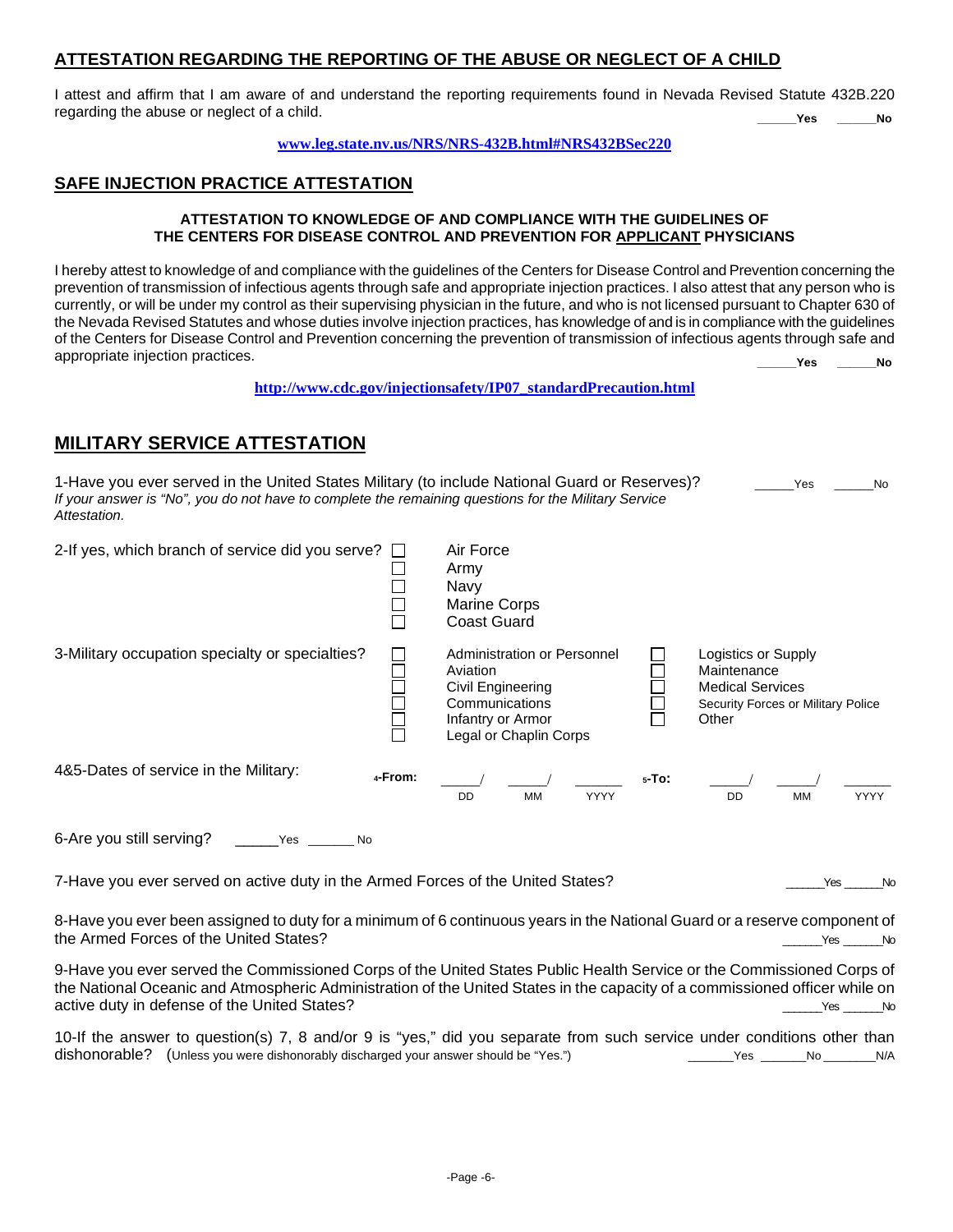#### **APPLICATION AFFIRMATION**

#### **I,** \_\_\_\_\_\_\_\_\_\_\_\_\_\_\_\_\_\_\_\_\_\_\_\_\_\_\_\_\_\_\_\_\_\_\_\_\_\_\_\_\_\_\_\_\_\_\_\_\_\_\_\_\_\_\_\_\_\_\_\_\_\_\_\_\_\_\_\_\_\_\_\_\_\_\_\_\_\_\_\_\_\_\_\_\_\_\_\_\_\_\_\_\_\_\_\_\_\_**, (Print your full name)**

being duly sworn, depose and say: That the answers to the foregoing questions and statements made in the above application, as well as any and all further explanations contained on any separate attached pages, are true and correct, that I am the person named in the credentials to be submitted, and that the same were procured in the regular course of instruction and examination without fraud or misrepresentation. I understand that if any of my responses on this application are false, fraudulent, misleading, inaccurate, or incomplete, my application for licensure will be denied.

I am responsible to keep the Board informed of any circumstance or event that would require a change to my initial responses provided to the Board in my application for licensure, and which occurs prior to my being granted licensure to practice medicine in the state of Nevada.

|               | <b>Signature of applicant</b><br><b>Date</b>                                                         |
|---------------|------------------------------------------------------------------------------------------------------|
|               |                                                                                                      |
|               |                                                                                                      |
|               |                                                                                                      |
|               |                                                                                                      |
|               |                                                                                                      |
|               | Subscribed and sworn to before me this ____________ day of                                           |
|               | $\overline{\phantom{a}}$ , 2 and 2 and 2 and 2 $\overline{\phantom{a}}$ , 2 $\overline{\phantom{a}}$ |
| (NOTARY SEAL) |                                                                                                      |
|               |                                                                                                      |
|               |                                                                                                      |
|               |                                                                                                      |
|               | City<br>State                                                                                        |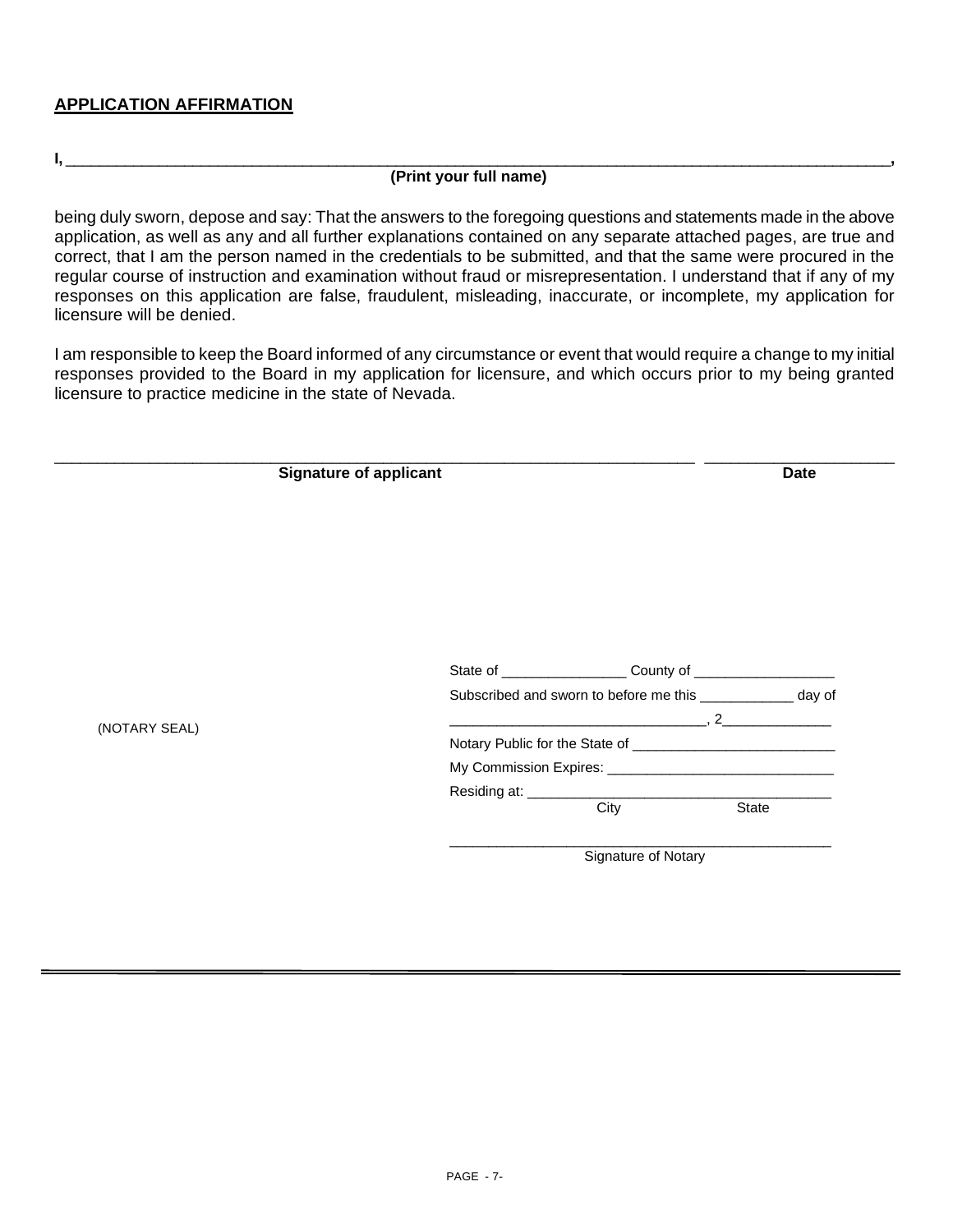## Continuing Education:

## **CONTINUING MEDICAL EDUCATION (CME) STATEMENT:**

*Note: If you have previously submitted proof of 4 hours AMA Category 1 continuing medical education regarding bioterrorism or relating to medical consequences of act of terrorism involving use of weapon of mass destruction, you will not be responsible to do so again. For your information, this requirement became effective October 2003.* 

#### **Please place a check mark next to one of the following statements:**

(a) I was initially licensed in Nevada prior to or during the time period July 1, 2021 through December 31, 2021 and completed a minimum of 44 hours of AMA Category 1 continuing medical education (CME), 2 hours of which were in medical ethics or pain management and/or addiction care, 20 hours of which were in my scope of practice or specialty and 4 of which were in bio-terrorism/weapons of mass destruction *(if applicable)*;

\_\_\_\_\_\_ (b) I was initially licensed in Nevada during the time period January 1, 2022 through June 30, 2022, the second six months of the past biennial period, and completed a minimum of 34 hours of AMA Category 1 continuing medical education (CME), 2 hours of which were in medical ethics or pain management and/or addiction care, 20 hours of which were in my scope of practice or specialty and 4 of which were in bio-terrorism/weapons of mass destruction *(if applicable)*;

\_\_\_\_\_\_ (c) I was initially licensed in Nevada during the time period July 1, 2022 through December 31, 2022, the third six months of the past biennial period, and completed a minimum of 24 hours of AMA Category 1 continuing medical education (CME), 2 hours of which were in medical ethics or pain management and/or addiction care, 18 hours of which were in my scope of practice or specialty and 4 of which were in bio-terrorism/weapons of mass destruction *(if applicable)*;

\_\_\_\_\_\_ (d) I was initially licensed in Nevada during the time period January 1, 2023 through June 30, 2023, the fourth six months of the past biennial period, and completed a minimum of 14 hours of AMA Category 1 continuing medical education (CME), 2 hours of which were in medical ethics or pain management and/or addiction care, 8 hours of which were in my scope of practice or specialty and 4 of which were in bio-terrorism/weapons of mass destruction *(if applicable)*, OR

\_\_\_\_\_\_ (e) I am exempt from submitting proof of completion of continuing medical education (CME) because I have completed a full year of residency or fellowship training during the biennial period July 1, 2019 through June 30, 2021.

#### **Attach copies of proof of your completion of continuing medical education (CME) hours**

or

Proof of completion of 1 year of residency or fellowship training obtained during the biennial.

Your copies of proof of CME or training completion will not be returned to you.

END OF STATUS CHANGE APPLICATION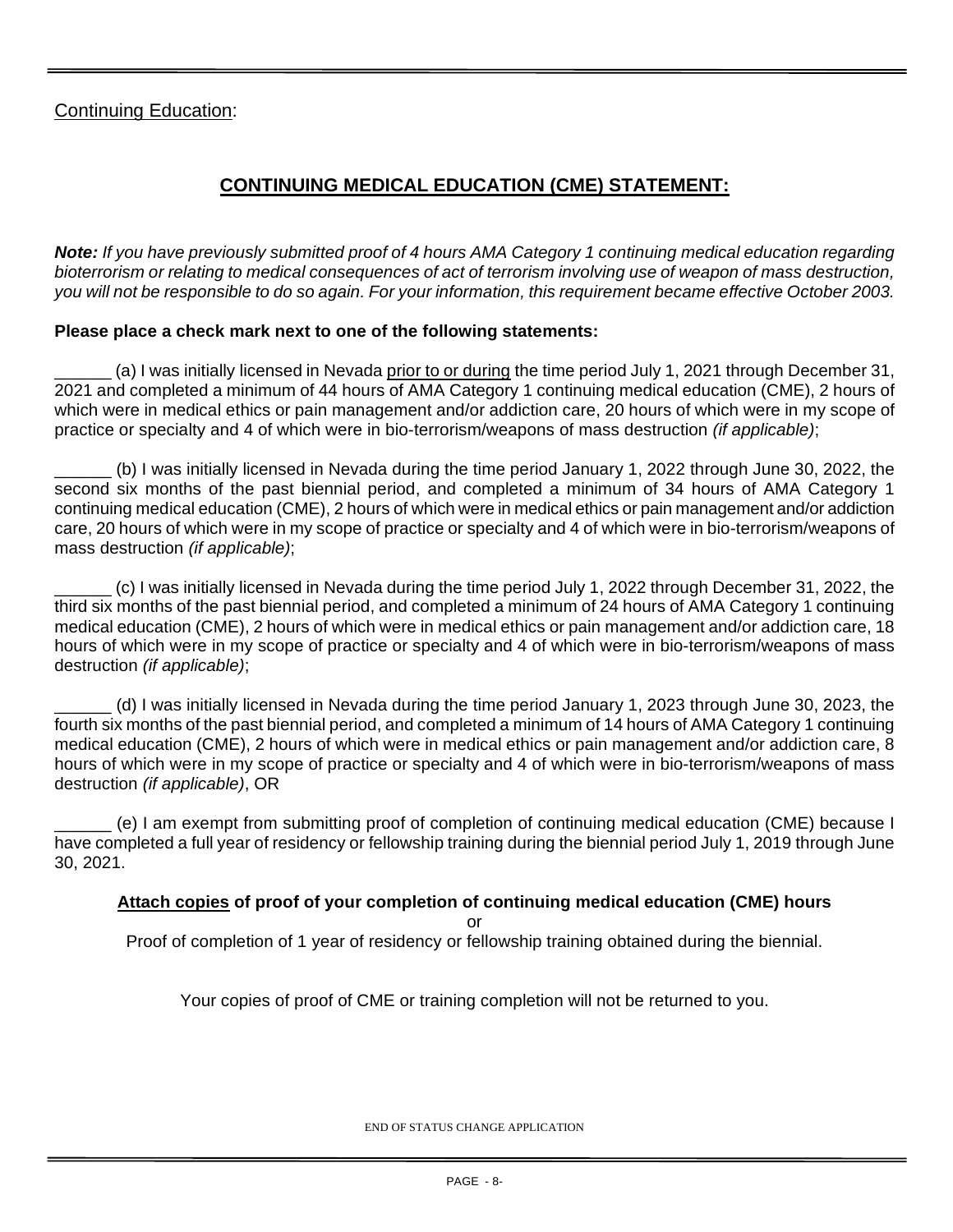# **CHECKLIST FOR STATUS CHANGE APPLICATION** REQUESTING CHANGE FROM INACTIVE TO ACTIVE STATUS

| a.  | <b>APPLICATION</b><br>$\Box$ Properly completed and signed application<br>Appropriate explanations and copies of all pertinent documentation must be attached for any<br>$\Box$<br>affirmative responses to questions 1 through 14, on pages $3 - 5$                                                                                                                                                                                                                                                                                                                                                                                                                                            |
|-----|-------------------------------------------------------------------------------------------------------------------------------------------------------------------------------------------------------------------------------------------------------------------------------------------------------------------------------------------------------------------------------------------------------------------------------------------------------------------------------------------------------------------------------------------------------------------------------------------------------------------------------------------------------------------------------------------------|
| $b$ | <b>FEES</b><br>Proper payment of registration fee payable either by:<br>$\bullet$<br>Cashier's check made payable to Nevada State Board of Medical Examiners (NSBME);<br>O<br>Money order made payable to Nevada State Board of Medical Examiners (NSBME);<br>$\circ$<br>Credit card – acceptable with signed credit card authorization form;<br>O<br>[an additional 2.5% service fee will be charged for credit card payment]                                                                                                                                                                                                                                                                  |
| c.  | <b>CONTINUING MEDICAL EDUCATION</b><br>Proof of completion of AMA Category 1 continuing medical education (CME) completed during<br>$\bullet$<br>the preceding 24-month time period of the date of submission of this application for Status<br>Change. Refer to page 8 for a detailed summarization of your continuing education requirement.                                                                                                                                                                                                                                                                                                                                                  |
| d.  | <b>ADDITIONAL REQUIREMENTS</b><br>$\Box$ A signed statement notifying the Board of your intent to resume the practice of medicine in<br>the state of Nevada.<br>A Notarized sworn affidavit to the Board describing your activities during your Inactive<br>status.                                                                                                                                                                                                                                                                                                                                                                                                                             |
| e.  | <b>STATE LICENSE VERIFICATIONS</b><br>Direct source verification of all other state licenses that you hold or have held (not including<br>training licenses).                                                                                                                                                                                                                                                                                                                                                                                                                                                                                                                                   |
| f.  | <b>SELF-QUERY VERIFICATION</b><br>National Practitioner Data Bank (NPDB); The NPDB will send the report directly to you and you<br>$\bullet$<br>will forward the final report to the board office;<br>The request form for the National Practitioner Data Bank (NPDB) is available at<br>http://www.npdb.hrsa.gov. Click on 'Self-Query' for Healthcare Professionals on the right side of the page<br>and follow the instructions provided. If you require additional information, please call the NPDB at (800)<br>767-6732. Once you have received the final report or self-query response from the NPDB, forward a copy<br>of this report to the Board office either by mail, fax or email. |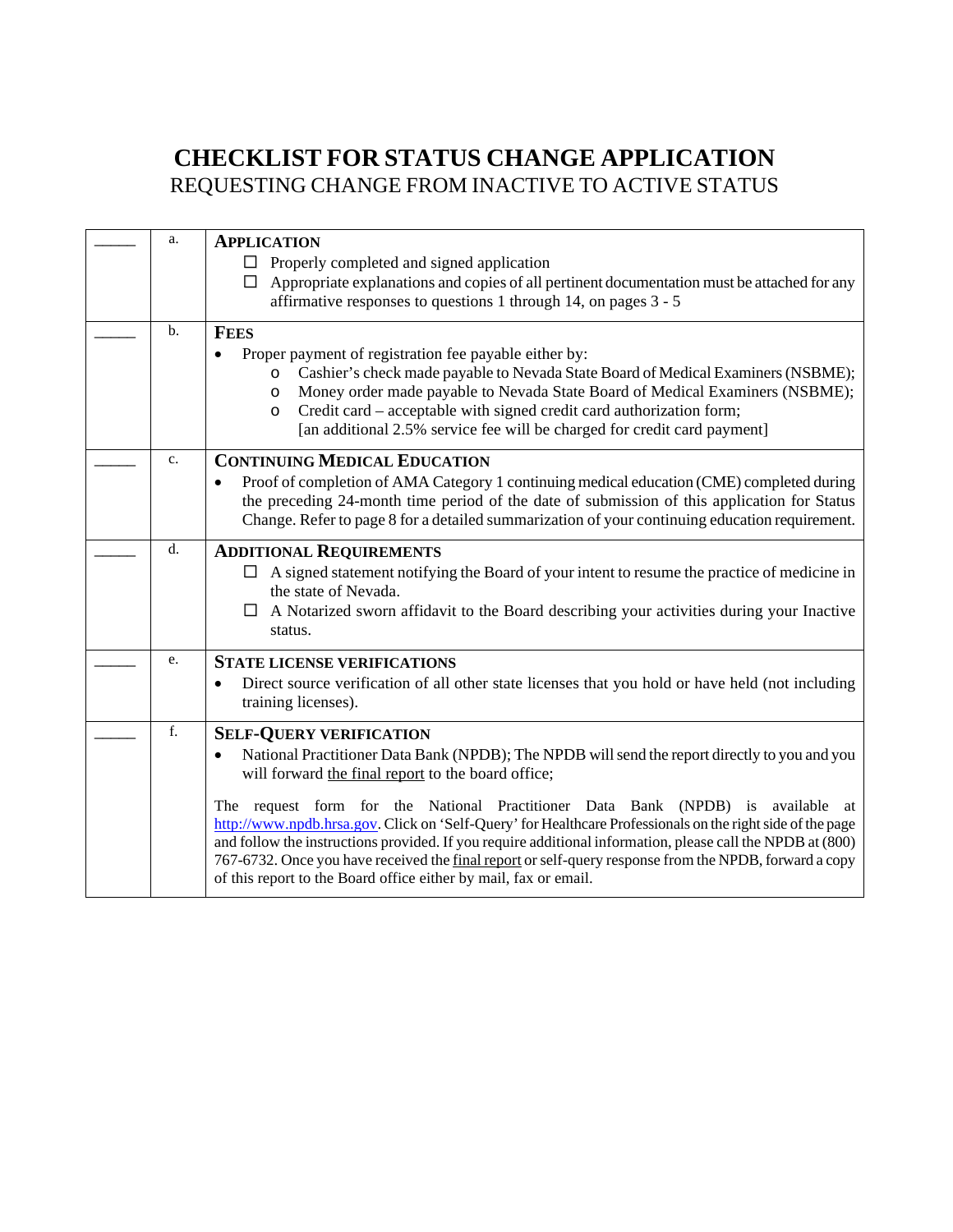**Applicant:** *You may want to contact the state(s) where you were licensed since some states charge a fee for license verifications and some do not. The Nevada State Board of Medical Examiners also accepts VeriDoc and other secured sources of electronic verification. This is a courtesy form that provides the Board's address, however verification of your state license does not have to be met by use of this form.*

#### **NEVADA STATE BOARD OF MEDICAL EXAMINERS VERIFICATION OF STATE LICENSURE**

#### **PART 1 – TO BE COMPLETED BY APPLICANT**

PRINTED NAME OF

APPLICANT:

Address: \_\_\_\_\_\_\_\_\_\_\_\_\_\_\_\_\_\_\_\_\_\_\_\_\_\_\_\_\_\_\_\_\_\_\_\_\_\_\_\_\_\_\_\_\_\_\_\_\_\_\_\_\_\_\_\_\_\_\_\_\_\_\_\_\_\_\_\_\_\_

Date of Birth: \_\_\_\_\_\_\_\_\_\_\_\_\_\_\_\_\_\_\_\_\_\_\_\_\_\_\_\_\_\_\_\_\_\_\_\_\_\_\_\_\_\_\_\_\_\_\_\_\_\_\_\_\_\_\_\_\_\_\_\_\_\_\_\_\_\_\_\_\_\_

I am in the process of applying for medical licensure in the state of Nevada. I hereby authorize release of the following information directly to the Nevada State Board of Medical Examiners at the address below.

Signature of applicant:

**- - - - - - - - - - - - - - - - - - - - - - - - - - - - - - - - - - - - - - - - - - - - - - - - - - - - - - - - - - - - -**

\_\_\_\_\_\_\_\_\_\_\_\_\_\_\_\_\_\_\_\_\_\_\_\_\_\_\_\_\_\_\_\_\_\_\_\_\_\_\_\_\_\_\_\_\_\_\_\_\_\_\_\_\_\_\_\_\_\_\_\_\_\_\_\_\_\_\_\_\_\_

\_\_\_\_\_\_\_\_\_\_\_\_\_\_\_\_\_\_\_\_\_\_\_\_\_\_\_\_\_\_\_\_\_\_\_\_\_\_\_\_\_\_\_\_\_\_\_\_\_\_\_\_\_\_\_\_\_\_\_\_\_\_\_\_\_\_\_\_\_\_

## **PART 2 – TO BE COMPLETED BY LICENSING AGENCY**

| Name of Licensee:                                   |      |                                                                                             |                                                                                                                 |  |
|-----------------------------------------------------|------|---------------------------------------------------------------------------------------------|-----------------------------------------------------------------------------------------------------------------|--|
|                                                     | Last | First                                                                                       | Middle                                                                                                          |  |
|                                                     |      |                                                                                             |                                                                                                                 |  |
| License Number:                                     |      |                                                                                             |                                                                                                                 |  |
| <b>Issue Date:</b>                                  |      |                                                                                             |                                                                                                                 |  |
|                                                     |      |                                                                                             |                                                                                                                 |  |
|                                                     |      |                                                                                             |                                                                                                                 |  |
| I CERTIFY THAT the above license is:                |      |                                                                                             | Current, in good standing                                                                                       |  |
|                                                     |      |                                                                                             | Not current, due to non-payment of fees                                                                         |  |
|                                                     |      |                                                                                             | Subject to pending disciplinary charges                                                                         |  |
|                                                     |      | Subject to restriction of licensure or practice                                             |                                                                                                                 |  |
|                                                     |      | Other (please attach explanation)                                                           |                                                                                                                 |  |
|                                                     |      |                                                                                             | Note: Please attach any pertinent disciplinary documentation, if applicable.                                    |  |
| of the record of the individual named on this form. |      |                                                                                             | I CERTIFY THAT to the best of my knowledge and belief the foregoing is a true, accurate, and complete statement |  |
|                                                     |      | Signature of certifying individual:<br><u> 2000 - Jan Barnett, fransk politik (d. 1888)</u> |                                                                                                                 |  |
|                                                     |      | Print name:                                                                                 |                                                                                                                 |  |
| AFFIX BOARD SEAL HERE                               |      | Title:                                                                                      |                                                                                                                 |  |
|                                                     |      | Date:                                                                                       |                                                                                                                 |  |
|                                                     |      | Email:                                                                                      |                                                                                                                 |  |
|                                                     |      |                                                                                             |                                                                                                                 |  |
|                                                     |      | <b>Nevada State Board of Medical Examiners</b>                                              | Completed form or state license verification is to be mailed by the verifying institution directly to:          |  |

**State Licensing Board:** *If you have questions, you may contact the Nevada Board at (775) 688-2559.*